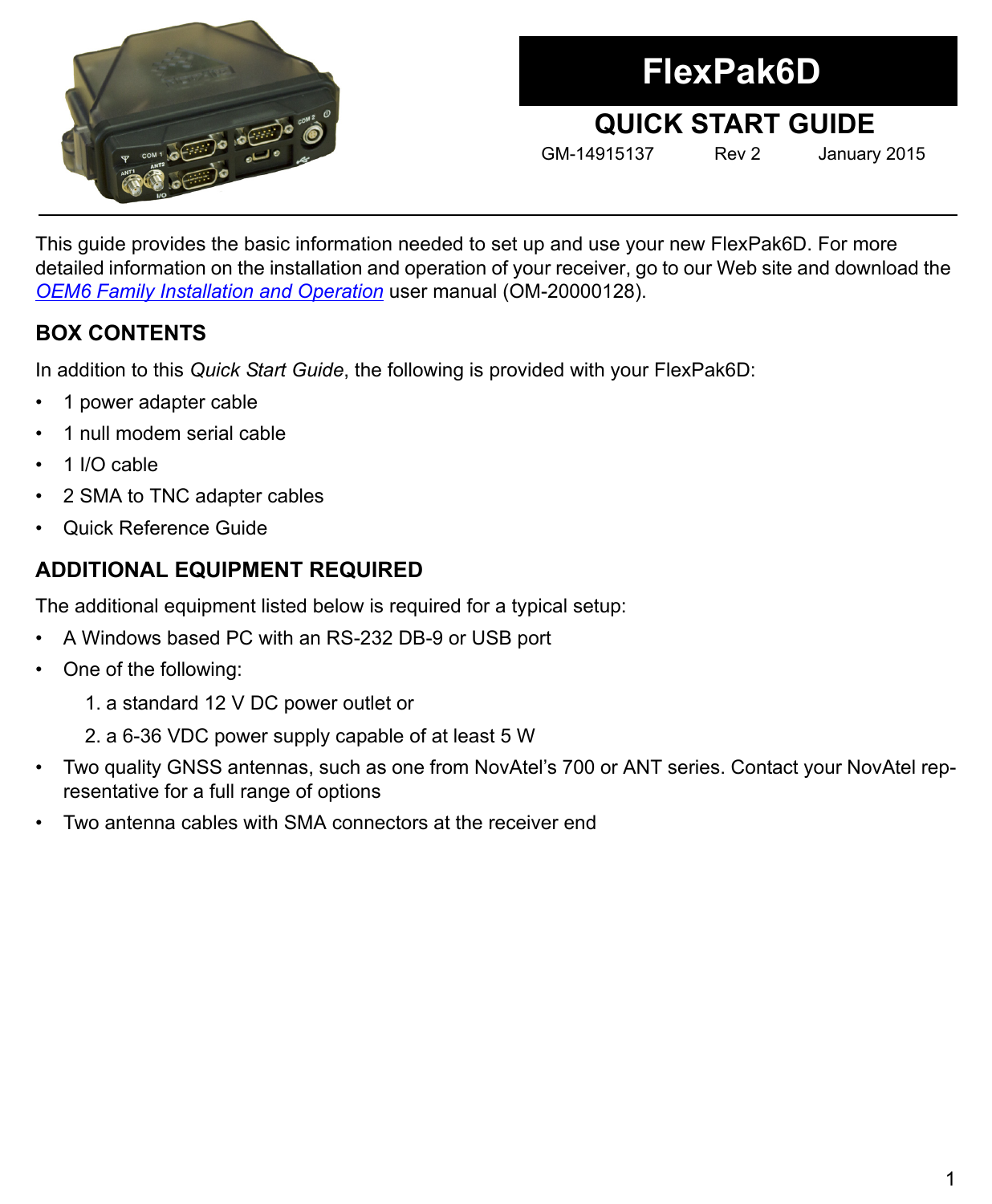## **SETTING UP YOUR FLEXPAK6D**

Complete the following steps to connect and power your FlexPak6D. Be sure to mount the antenna to a secure, stable structure with an unobstructed view of the sky.



- 1. If required, connect the two SMA to TNC adapter cables to each of the  $\nabla$  ports found on the front face of the FlexPak6D.
- 2. Using two coaxial cables, connect the antennas to each of the  $\nabla$  ports found on the front face of the FlexPak6D or to the TNC ends of the SMA to TNC adapter cables.
- 3. Connect the *COM1* or *USB* port on the receiver to the *USB* [or serial port on your PC. If you are using a](http://www.novatel.com/support/info/documents/809)  [USB connection, install the USB drivers available from](http://www.novatel.com/support/info/documents/809) *www.novatel.com/support/info/documents/809*.
- 4. Connect the power cable connector to the  $\Phi$  port. Line up the red mark on the power cable connector with the red mark on the receiver's PWR port and insert power cable.

#### **Alternative Power Source**

If you use an alternative power source, the 12 V car adapter can be cut off from the power cable.The exposed wires can then be tied to a 6-36 VDC power supply capable of at least 5 W.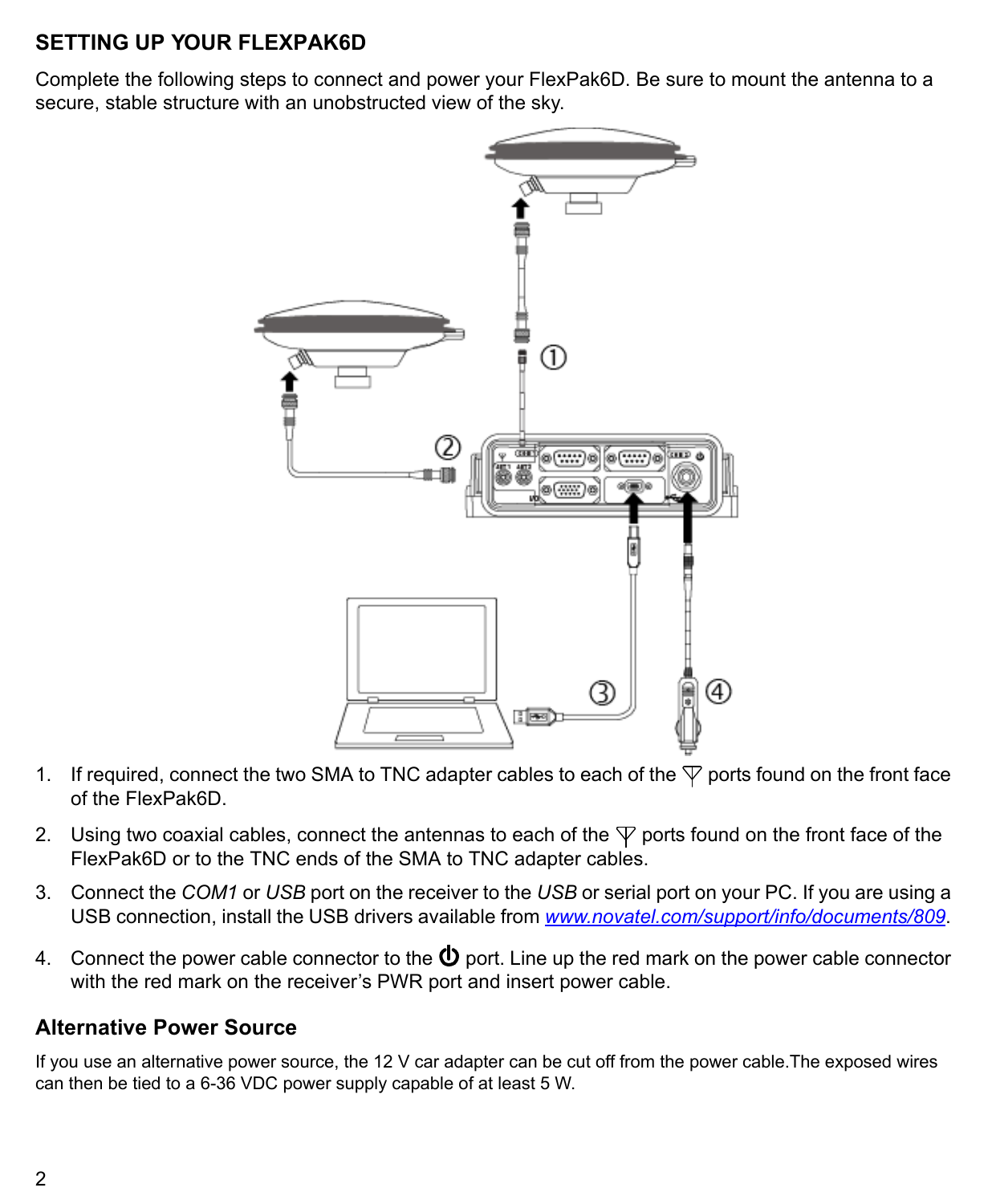Since the 12 V car adapter on the supplied adapter cable incorporates a 6 A fuse, a user supplied 6 A slow blow fuse in a suitable holder must be used at the alternate power source to protect both the power supply and your warranty. The car adapter is not recommended for use if your power source is greater than 12 V.

For an alternative power source:

- a) Cut the 12 V car adapter from the power cable.
- b) Tie the exposed wires to a 6-36 VDC supply capable of at least 5 W.

 Be sure to connect the red and orange or green wires to the positive side of supply and connect the black and brown or white wires to the negative side of supply.

c) Use a user supplied 6 A slow blow fuse at the alternate power source to protect the power supply wiring and your warranty.

#### **Fuse/Holder Recommendations**

12 V System BK/MDL-6-R Fuse (or equivalent) BK/MDA-6-R Fuse (or equivalent) **Holders** BK/HFA-R-R Fuse (or equivalent)

Note: All made by Cooper/Bussmann; available from Digikey



5. Plug in the adapter and/or turn on the power supply. The power LED will be red when the FlexPak6D is properly powered.

 Be aware that the FlexPak6D provides an output voltage on pin 4 of COM2 (POUT). This output voltage is at the same level as the power source that you use to power the FlexPak6D. To ensure that any equipment you connect to COM2 will not be damaged, refer to the COM2 pin out in the *[OEM6 Family Installation](http://www.novatel.com/assets/Documents/Manuals/om-20000128.pdf)  [and Operation](http://www.novatel.com/assets/Documents/Manuals/om-20000128.pdf)* user manual (OM-20000128).

# **NOVATEL CONNECT**

Once installed, NovAtel **Connect** provides a graphical interface to establish communication, control and monitor the operation of your NovAtel receiver.



## **Establishing a New Receiver Connection**

The first time you open a serial port to communicate with the receiver, complete the following:

1. Launch **Connect** from the *Start* menu folder specified during the installation process. The default location is *Start | All Programs | NovAtel PC Software | NovAtel Connect*.